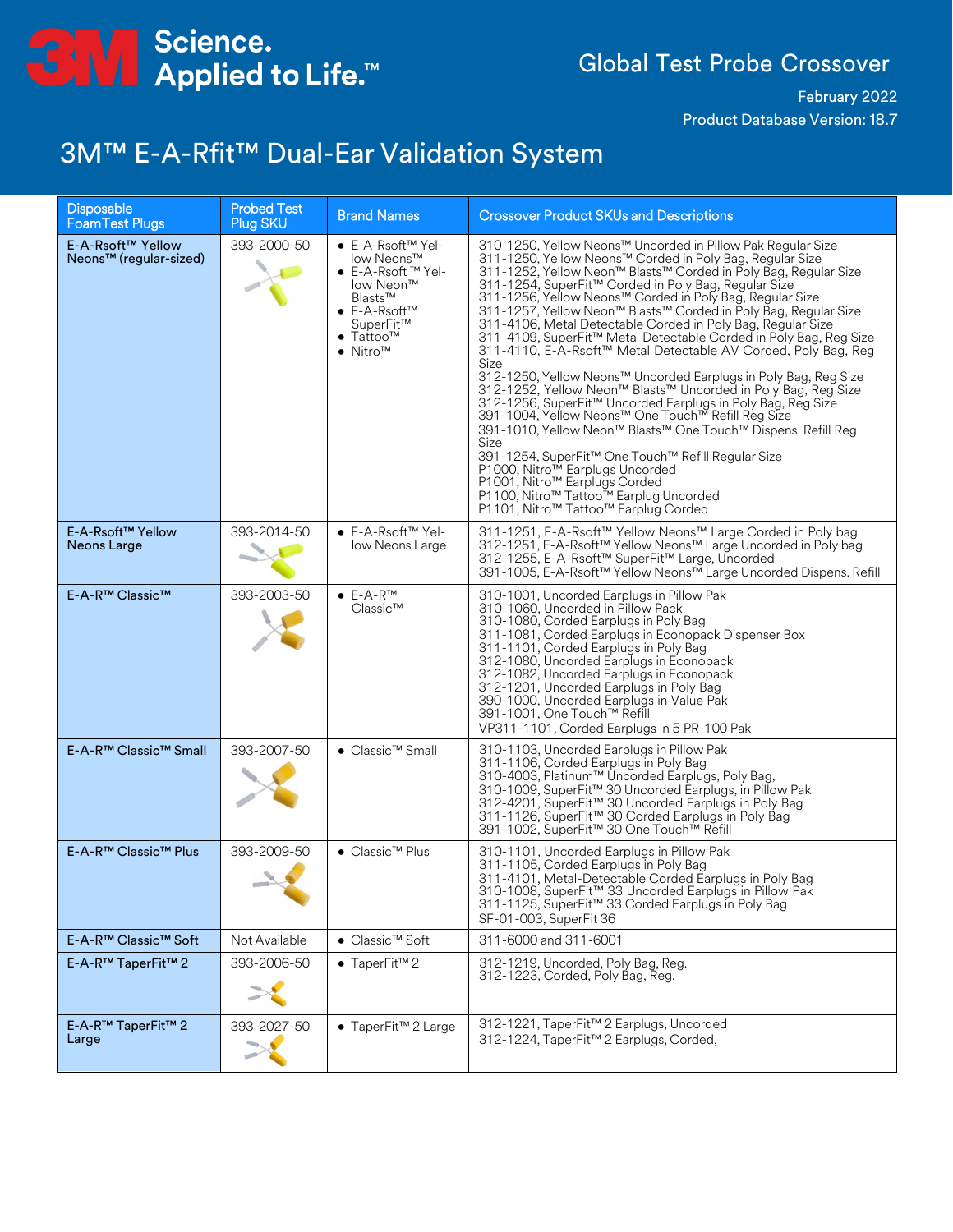| <b>Disposable</b><br><b>FoamTest Plugs</b> | <b>Probed Test</b><br><b>Plug SKU</b> | <b>Brand Names</b>                                  | <b>Crossover Product SKUs and Descriptions</b>                                                                                                                   |
|--------------------------------------------|---------------------------------------|-----------------------------------------------------|------------------------------------------------------------------------------------------------------------------------------------------------------------------|
| E-A-Rsoft™ FX™                             | 393-2004-50                           | $\bullet$ E-A-Rsoft <sup>TM</sup> FX <sup>TM</sup>  | 312-1260, Corded Earplugs in Poly Bag 2000 PR/Case<br>312-1261, Uncorded Earplugs in Poly Bag 2000 PR/Case<br>312-1274, Corded Earplugs in Poly Bag 1000 PR/Case |
| E-A-R™ E-Z-fit™                            | 393-2005-50                           | $\bullet$ E-A-R <sup>TM</sup> E-Z-Fit <sup>TM</sup> | 312-1208, Uncorded Earplugs in Poly Bag 2000 PR/Case<br>312-1222, Corded Earplugs in Poly Bag 2000 PR/Case                                                       |
| E-A-Rsoft™ Grippers                        | 393-2021-50                           | $\bullet$ E-A-Rsoft <sup>TM</sup> Grip-<br>pers     | 312-6001, E-A-Rsoft™ Grippers Corded Earplugs, in Polybag                                                                                                        |
| 1100                                       | 393-2010-50                           | • $3M^{TM}$ 1100<br>• $3M^{TM}$ 1110                | 1100, Uncorded Foam Earplugs in Poly Bag 1000 PR/Case<br>1110, Corded Foam Earplugs in Poly Bag 500 PR/Case                                                      |

#### Push-to-Fit Probed Test Plugs

| Push-to-Fit<br><b>ProbedTest Plugs</b>          | <b>Probed Test</b><br>Plug SKU | <b>Brand Names</b>                                    | <b>Crossover Product SKUs and Descriptions</b>                                                                                                                                                                                                                                         |
|-------------------------------------------------|--------------------------------|-------------------------------------------------------|----------------------------------------------------------------------------------------------------------------------------------------------------------------------------------------------------------------------------------------------------------------------------------------|
| E-A-R <sup>™</sup> Push-Ins™                    | 393-2002-50                    | $\bullet$ Push-Ins <sup>TM</sup>                      | 318-1000, Uncorded Earplugs in Poly Bag<br>318-1001, Corded Earplugs in Poly Bag<br>318-1002, Uncorded Earplugs in Poly Bag<br>318-1003, Corded Earplugs in Poly Bag<br>318-1004, Uncorded Earplugs in Poly Bag<br>318-1005, Corded Earplugs in Poly Bag<br>318-3000. Metal Detectable |
| E-A-R™ Skull Screws™                            | 393-2012-50                    | $\bullet$ Skull Screws <sup>TM</sup>                  | P1300, Uncorded Earplugs in Poly Bag<br>P1301, Corded Earplugs in Poly Bag                                                                                                                                                                                                             |
| Push-Ins <sup>™</sup> with Grip<br><b>Rings</b> | 393-2015-50                    | $\bullet$ Push-Ins <sup>TM</sup><br>withGrip<br>Rings | 318-1009, Push-Ins™ with Grip Rings Corded in Poly bag<br>318-1008, E-A-R™ Push-Ins™ with Grip Rings Uncorded, Poly bag                                                                                                                                                                |
| No Touch <sup>™</sup> Probed                    | 393-2013-50                    | $\bullet$ No Touch <sup>TM</sup>                      | P2000, Uncorded in Poly Bag<br>P2001, Corded in Poly Bag                                                                                                                                                                                                                               |
| E-A-R™ Express™ Pod<br>Plugs™                   | 393-2008-50                    | $\bullet$ Express <sup>TM</sup><br>PodPlugs™          | 321-2100, Blue Grips in Pillow Pak<br>321-2200, Assorted Color Grips in Pillow Pak<br>311-1114, Corded Blue Grips in Pillow Pak<br>311-1115, Corded Assorted Grips in Pillow Pak<br>311-1127, Corded Metal-Detectable Earplugs in Pillow Pak                                           |
| E-A-R <sup>™</sup> Flexible Fit HA<br>Earplugs  | 393-2026-50                    | $\bullet$ Flexible Fit                                | 328-1000, E-A-R™ Flexible Fit HA Uncorded in Polybag<br>328-1001, E-A-R™ Flexible Fit HA Corded in Polybag                                                                                                                                                                             |
| Push-Ins <sup>™</sup> SofTouch™                 | Not available                  |                                                       | 318-4000, 318-4001, E-A-R™ Push-Ins™ SofTouch™                                                                                                                                                                                                                                         |
| Pistonz™                                        | Not available                  |                                                       | P1400, P1401, P1401A, Pistonz™                                                                                                                                                                                                                                                         |
| UltraFit <sup>™</sup> 27                        | Not available                  |                                                       | 340-8001, 340-8002                                                                                                                                                                                                                                                                     |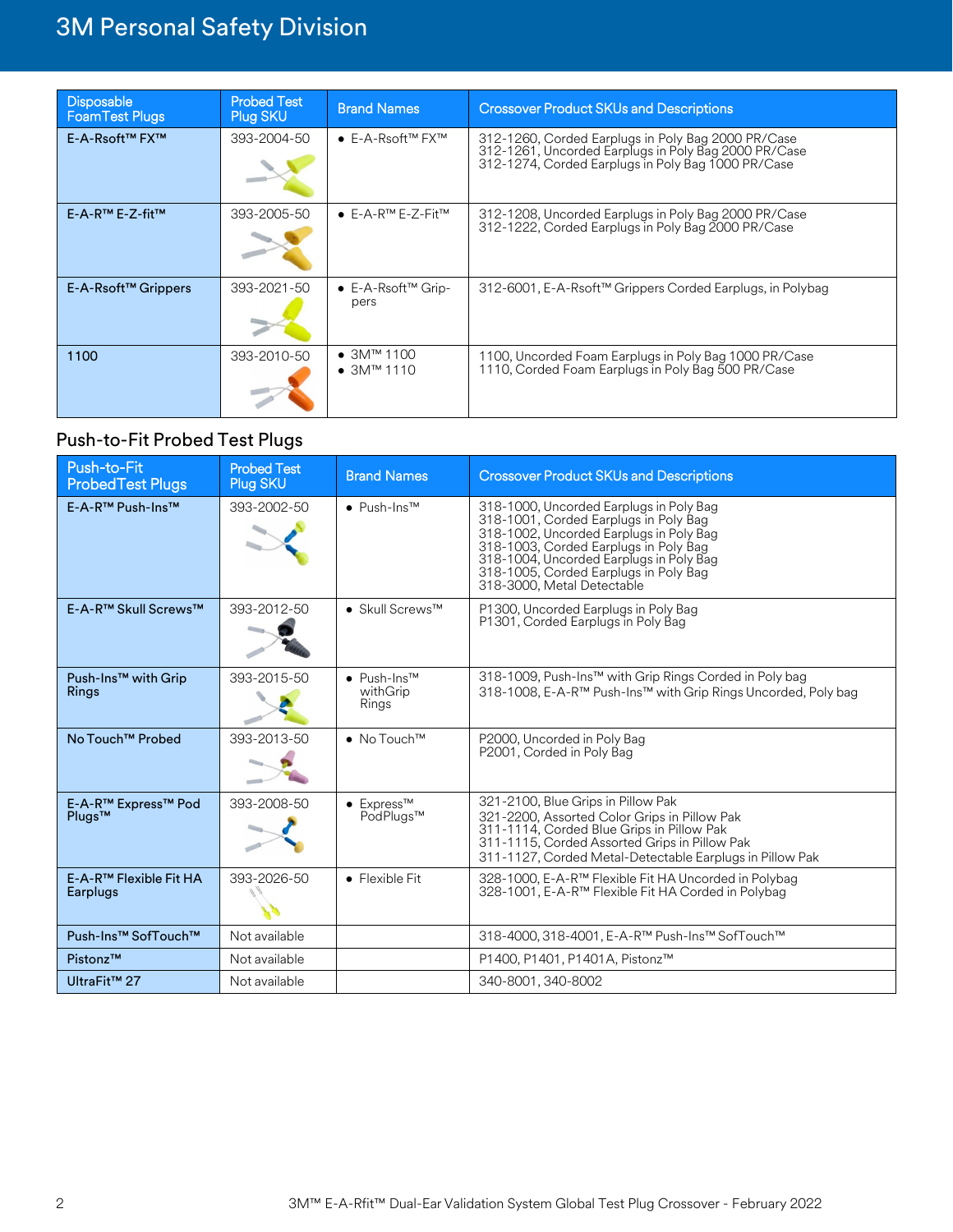#### Reusable Probed Test Plugs

| Reusable<br>ProbedTest<br><b>Plugs</b> | <b>Probed Test</b><br>Plug SKU | <b>Brand Names</b>                                                                   | <b>Crossover Product SKUs and Descriptions</b>                                                                                                                                                                                                                                                                                                                                                                                                                                                                                                                                                   |
|----------------------------------------|--------------------------------|--------------------------------------------------------------------------------------|--------------------------------------------------------------------------------------------------------------------------------------------------------------------------------------------------------------------------------------------------------------------------------------------------------------------------------------------------------------------------------------------------------------------------------------------------------------------------------------------------------------------------------------------------------------------------------------------------|
| E-A-R™ UltraFit™<br>Probed             | 393-2001-50                    | ● E-A-R™ UltraFit™<br>$\bullet$ E-A-R <sup>™</sup> Tracer <sup>™</sup>               | 340-4001, Uncorded Earplugs in Carrying Case<br>340-4002, Corded Earplugs in Carrying Case<br>340-4003, Uncorded Earplugs in Poly Bag<br>340-4004, Corded Earplugs in Poly Bag<br>340-4007, Metal Detectable Corded Earplugs in Poly Bag<br>340-4014, Corded Earplugs in Econopack<br>340-4036, with Cotton Cord in Poly Bag<br>340-4044, with Cloth Cord in Paper Envelope<br>340-4017, Metal Detectable Corded Earplugs in Econopack<br>TR-01-000, Tracer™ Metal Detectable Corded Earplugs<br>VP340-4004, Corded Earplugs in 5 PR-100 Pak<br>UF-01-012, ÚltraFit 20<br>UF-01-015, UltraFit 14 |
| Tri-Flange™ Probed                     | 393-2011-50                    | $\bullet$ Tri-Flange <sup>TM</sup><br>$\bullet$ E-A-R <sup>TM</sup><br>UltraFitPlus™ | P3000, Vinyl Corded Earplugs in Poly Bag<br>P3001, Cloth Corded Earplugs in Poly Bag<br>340-6004, UltraFit Plus™ Corded Earplugs in Poly Bag<br>340-6002, UltraFit Plus™ Corded Earplugs in Carrying Case                                                                                                                                                                                                                                                                                                                                                                                        |
| Reusable 1260                          | 393-2016-50                    | • 1260                                                                               | 1260, Reusable Earplugs, uncorded<br>1270, Reusable Earplugs, corded<br>1271, Reusable Earplugs, corded with carry case                                                                                                                                                                                                                                                                                                                                                                                                                                                                          |
| UltraFit™ Silicone &<br>Pomp Plus      | 393-2017-50                    | ● UltraFit™ Silicone                                                                 | Pomp Plus<br>340-3002, 3M™ UltraFit™ Silicone Corded Earplugs, One Size                                                                                                                                                                                                                                                                                                                                                                                                                                                                                                                          |
| Pomp Millennium Small                  | 393-2023S-50                   | • Pomp Millennium                                                                    | 3M™ Pomp Millennium Small                                                                                                                                                                                                                                                                                                                                                                                                                                                                                                                                                                        |
| Pomp Millennium Med                    | 393-2023M-50                   | • Pomp Millennium                                                                    | 3M™ Pomp Millennium Medium<br>Not available: 1241 Reusable Earplugs                                                                                                                                                                                                                                                                                                                                                                                                                                                                                                                              |
| Pomp Millennium Lg                     | 393-20231-50                   | • Pomp Millennium                                                                    | 3M™ Pomp Millennium Large                                                                                                                                                                                                                                                                                                                                                                                                                                                                                                                                                                        |
| Reusable 1290                          | 393-2024-50                    | $\bullet$ Reusable 1290                                                              | 3M™ Reusable 1290, 1291, 1292, 1293                                                                                                                                                                                                                                                                                                                                                                                                                                                                                                                                                              |
| TEP/LEP/EEP                            | 393-2030-50                    | • Skull Screws/<br>Torque™<br>(regularand<br>metal<br>detectable)                    | The following products fitted with this tip: TEP-100/200, LEP-100/<br>200. LEP-200 OR. EEP-100. EEP-100 OR                                                                                                                                                                                                                                                                                                                                                                                                                                                                                       |
|                                        | 393-2031-50                    | $\bullet$ CCC-GRM-25                                                                 | The following products fitted with this tip: TEP-100/200, LEP-100/<br>200, LEP-200 OR, EEP-100, EEP-100 OR                                                                                                                                                                                                                                                                                                                                                                                                                                                                                       |
|                                        | 393-2032-50                    | ● UltraFit™ Small                                                                    | The following products fitted with this tip: TEP-100/200, LEP-100/<br>200, LEP-200 OR, EEP-100, EEP-100 OR                                                                                                                                                                                                                                                                                                                                                                                                                                                                                       |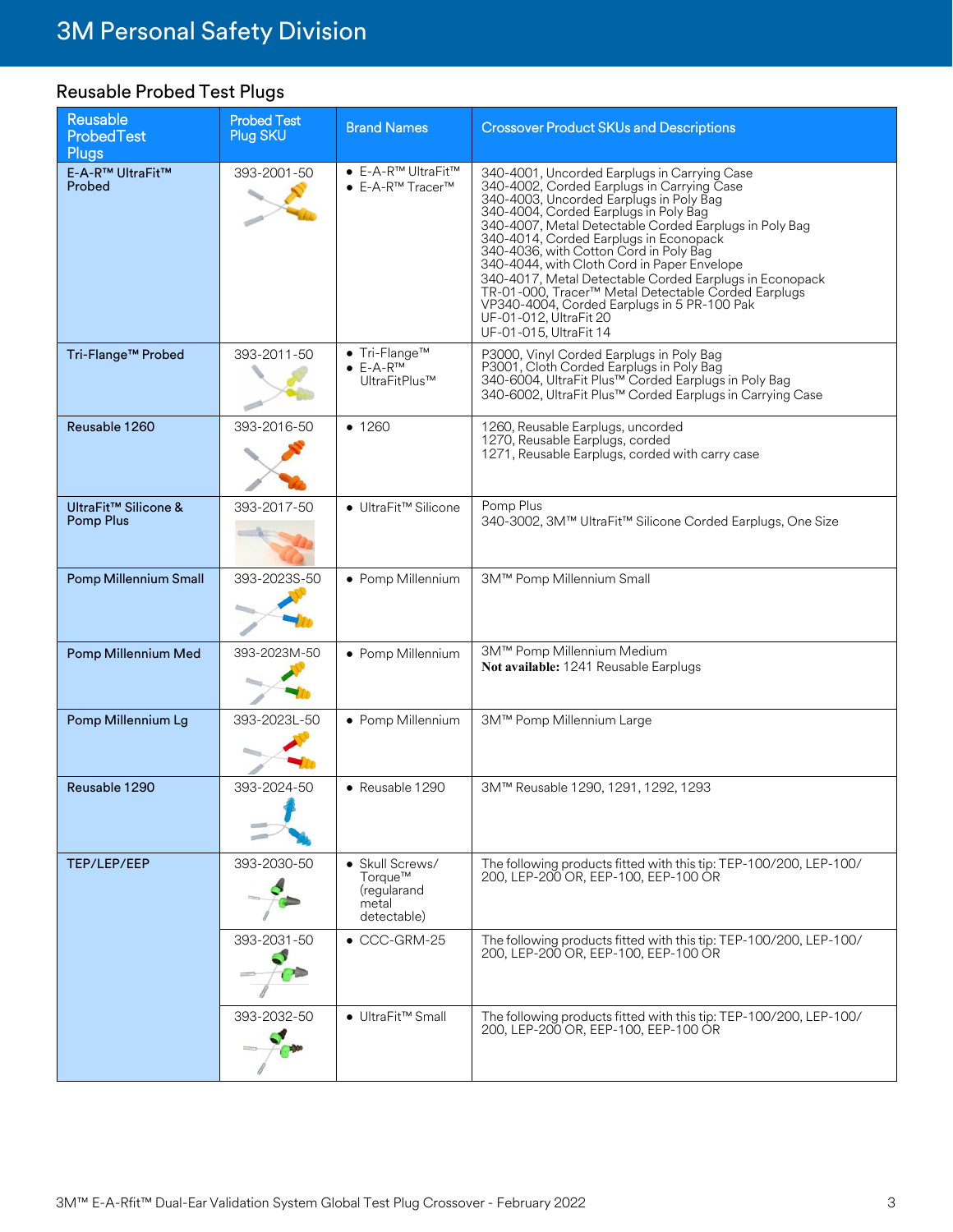| <b>Reusable</b><br><b>ProbedTest</b><br><b>Plugs</b> | <b>Probed Test</b><br>Plug SKU | <b>Brand Names</b> | <b>Crossover Product SKUs and Descriptions</b>                                                             |
|------------------------------------------------------|--------------------------------|--------------------|------------------------------------------------------------------------------------------------------------|
| TEP/LEP/EEP                                          |                                |                    |                                                                                                            |
|                                                      | 393-2033-50                    | ● UltraFit™ MED    | The following products fitted with this tip: TEP-100/200, LEP-100/<br>200, LEP-200 OR, EEP-100, EEP-100 OR |
|                                                      | 393-2034-50                    | ● UltraFit™ Large  | The following products fitted with this tip: TEP-100/200, LEP-100/<br>200, LEP-200 OR, EEP-100, EEP-100 OR |
| Combat Arms™ 4.0 -<br><b>SMALL</b>                   | 393-2018S-50                   | ● Combat Arms™     | 370-1030, 3M™ Combat Arms™ Single Tip Corded Earplugs Small                                                |
| Combat Arms <sup>™</sup> 4.0 -<br><b>MED</b>         | 393-2018M-<br>50               | ● Combat Arms™     | 370-1031, 3M™ Combat Arms™ Single Tip Corded Earplugs Medium                                               |
| Combat Arms™ 4.0 -<br><b>LARGE</b>                   | 393-2018L-50                   | ● Combat Arms™     | 370-1032, 3M™ Combat Arms™ Single Tip Corded Earplugs Large                                                |
| Combat Arms <sup>™</sup> 4.1 -<br><b>SMALL</b>       | 393-2022S-50                   | ● Combat Arms™     | 370-1040, 3M™ Combat Arms™ 4.1 Hear-Through Earplugs, 28 dB,<br>Single Ended, Small                        |
| Combat Arms™ 4.1 -<br><b>MED</b>                     | 393-2022M-<br>50               | ● Combat Arms™     | 370-1041, 3M™ Combat Arms™ 4.1 Hear-Through Earplugs, 28 dB,<br>Single Ended, Medium                       |
| Combat Arms™ 4.1 -<br><b>LARGE</b>                   | 393-2022L-50                   | ● Combat Arms™     | 370-1042, 3M™ Combat Arms™ 4.1 Hear-Through Earplugs, 28 dB,<br>Single Ended, Large                        |

#### Probed Test Cushions

| Probed<br>Test<br>Cushions                      | <b>Probed Test</b><br><b>Cushion SKU</b> | <b>Brand Names</b>                                                                        | <b>Crossover Product SKUs and Descriptions</b>                                                                                                                                                                                                                                                               |
|-------------------------------------------------|------------------------------------------|-------------------------------------------------------------------------------------------|--------------------------------------------------------------------------------------------------------------------------------------------------------------------------------------------------------------------------------------------------------------------------------------------------------------|
| <b>PELTOR™ Earmuff</b><br><b>Test Cushion A</b> | 393-3004-2                               | Earmuffs:<br>• Optime <sup><math>m</math></sup> 105<br>$\bullet$ Optime <sup>TM</sup> III | H10A & AHV, 3M™ PELTOR™ Optime™ 105, Over-the-head<br>H10P3E, 3M™ PELTOR™ Optime™ 105, Hard Hat Attached<br>H10B, PELTOR™ Optime 105 Neckband<br>H540A & AHV, PELTOR™ Optime III Over-the-head (Bulls Eye III) H540B,<br>PELTOR™ Optime III Neckband<br>H540P3E & P3GS, PELTOR™ Optime III Hard Hat Attached |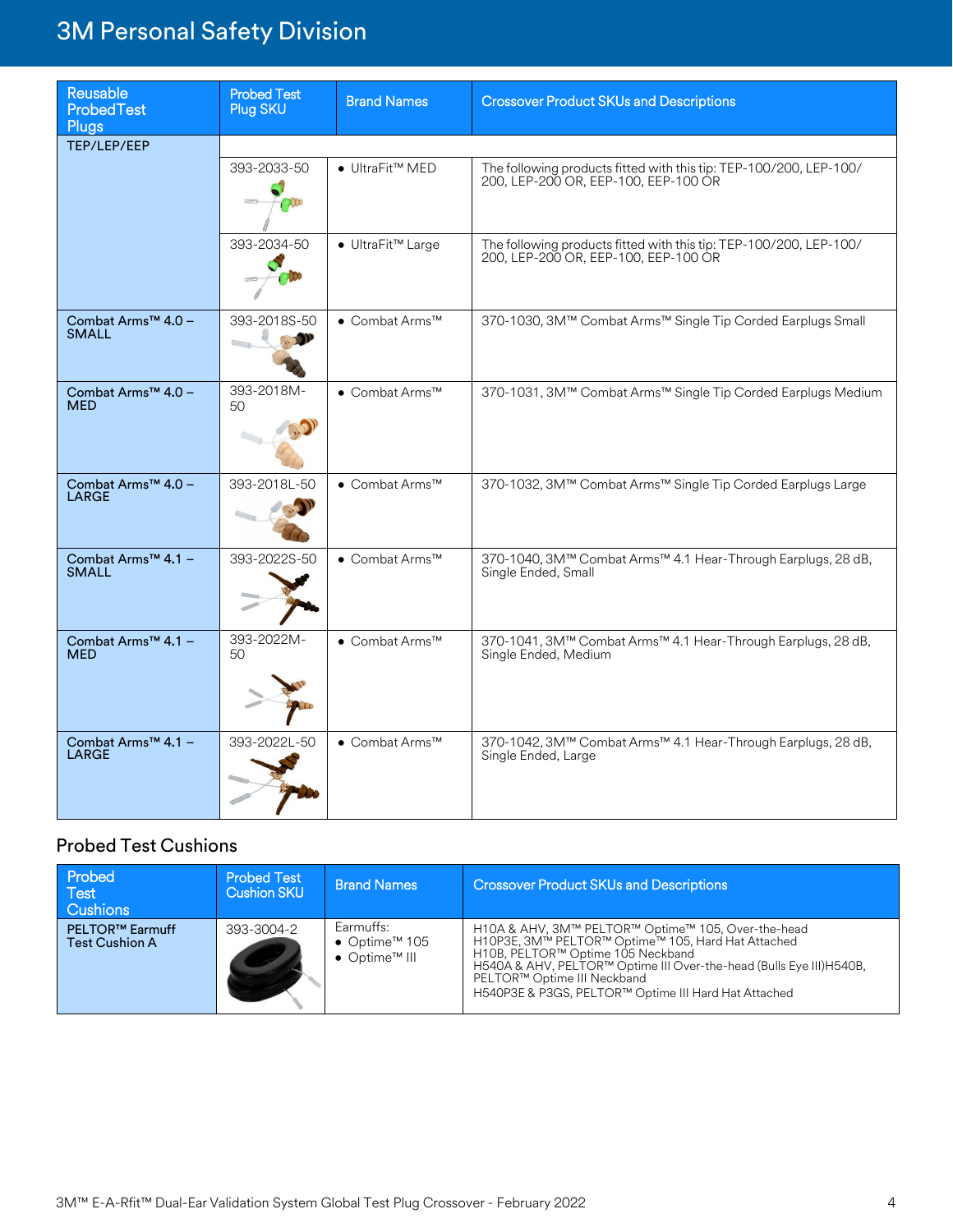| Probed<br><b>Test</b><br><b>Cushions</b>                  | <b>Probed Test</b><br><b>Cushion SKU</b> | <b>Brand Names</b>                                                                                                                                                                                                                                                                                                                            | <b>Crossover Product SKUs and Descriptions</b>                                                                                                                                                                                                                                                                                                                                                                                                                                                                                                                                                                                                                                                                                                                                                                                                                                                                                                                                                                                                                                                                                                                                                                                                                                                                                                                                                                                                                                                                                                                                                                                                                                                                                                                                                                                                                                                                                                                                                                                                                                                                                                                                                                                                                                                                                                                                                                                                                                                                                                                                                                                                                                                                                                                                                                                                                                                                                                                                                                                                                                                                                                                                                                                                                                                                                                                                                                                                                                                                                                                                                                                                                                                                                                                                                                                                                                                                                                                                                                                     |
|-----------------------------------------------------------|------------------------------------------|-----------------------------------------------------------------------------------------------------------------------------------------------------------------------------------------------------------------------------------------------------------------------------------------------------------------------------------------------|------------------------------------------------------------------------------------------------------------------------------------------------------------------------------------------------------------------------------------------------------------------------------------------------------------------------------------------------------------------------------------------------------------------------------------------------------------------------------------------------------------------------------------------------------------------------------------------------------------------------------------------------------------------------------------------------------------------------------------------------------------------------------------------------------------------------------------------------------------------------------------------------------------------------------------------------------------------------------------------------------------------------------------------------------------------------------------------------------------------------------------------------------------------------------------------------------------------------------------------------------------------------------------------------------------------------------------------------------------------------------------------------------------------------------------------------------------------------------------------------------------------------------------------------------------------------------------------------------------------------------------------------------------------------------------------------------------------------------------------------------------------------------------------------------------------------------------------------------------------------------------------------------------------------------------------------------------------------------------------------------------------------------------------------------------------------------------------------------------------------------------------------------------------------------------------------------------------------------------------------------------------------------------------------------------------------------------------------------------------------------------------------------------------------------------------------------------------------------------------------------------------------------------------------------------------------------------------------------------------------------------------------------------------------------------------------------------------------------------------------------------------------------------------------------------------------------------------------------------------------------------------------------------------------------------------------------------------------------------------------------------------------------------------------------------------------------------------------------------------------------------------------------------------------------------------------------------------------------------------------------------------------------------------------------------------------------------------------------------------------------------------------------------------------------------------------------------------------------------------------------------------------------------------------------------------------------------------------------------------------------------------------------------------------------------------------------------------------------------------------------------------------------------------------------------------------------------------------------------------------------------------------------------------------------------------------------------------------------------------------------------------------------------|
| <b>PELTOR™</b><br>EarmuffsX1/X2<br><b>Test Cushions B</b> | 393-3001-2                               | Earmuffs:<br>$\bullet$ X1, X2<br>● Optime™ 95<br>$\bullet$ Optime <sup>TM</sup> 98<br>● Optime™ 101<br>$\bullet$ Optime <sup>TM</sup> I<br>● Optime™ II<br>• M Series<br>Respirator<br>Headgear<br>Headsets:<br>$\bullet$ LiteCom<br>• LiteCom Plus<br>$\bullet$ ComTac <sup>™</sup><br>$\bullet$ AM/FM<br>$\bullet$ ProTac<br>$\bullet$ CH-3 | X-Series and Optime Earmuffs:<br>X1A, PELTOR™ Over-the-Head<br>X1B, PELTOR™ Neckband<br>X1P3E, PELTOR™ Hard Hat-Attached X1P5E &<br>X1P5E-OR Hard Hat-Attached<br>X1P51E, PELTOR™ Hard Hat Attached, Wide Brim<br>X2A, PELTOR™ Over-the-Head<br>X2B, PELTOR™ Neckband<br>X2P3E, PELTOR™ Hard Hat-Attached<br>X2P5E Hard Hat-Attached<br>H31A, PELTOR™ Hi-Viz Earmuffs<br>H31P3E, PELTOR™ Hi-Viz Earmuffs<br>M-985 PELTOR™ for Versaflo™ headgear<br>H510A, PELTOR™ Optime I Over-the-head<br>H510F, PELTOR™ Optime I Folding<br>H510B, PELTOR™ Optime I Neckband<br>H510P3E & P3GS, PELTOR™ Optime I Hard Hat Attached<br>H520A, PELTOR™ Optime II Over-the-head<br>H520F, PELTOR™ Optime II Folding<br>H520FHV, PELTOR™ Optime II Folding<br>H520B, PELTOR™Optime II Neckband<br>H520P3E & P3GS, PELTOR™ Optime II Hard Hat Attached<br>H6B, PELTOR™ Optime 95 Neckband<br>H6A, PELTOR™ Optime™ 95, Over-the-head<br>H6P3E, PELTOR™ Optime™ 95, Hard Hat Attached<br>H7A, PELTOR™Optime™ 101, Other-the-head<br>H7B, PELTOR™ Optime 101 Neckband<br>H7P3E, PELTOR™ Optime™ 101, Hard Hat Attached<br>H9A, PELTOR™ Optime™ 98, Over-the-head<br>H9P3E, PELTOR™Optime™ 98, Hard Hat Attached<br><b>LiteCom Headsets:</b><br>LiteCom FRS/BRS, Headband, MT53H7A4602-NA<br>LiteCom FRS/BRS, Hard Hat Attach,<br>MT53H7P3E4602-NA<br>MT53H7A4600, PELTOR™ LiteCom BRS 2-way radio, Headband<br>MT53H7P3E4600, PELTOR™ LiteCom BRS 2-way radio, Hard hat<br>MT7H7A4610-NA, PELTOR™ LiteCom Plus, Headband<br>MT7H7P3E4610-NA, PELTOR™ LiteCom Plus, Hard Hat Attached<br>MT73H7A4D10, WS™ LiteCom PRO III Headset - Headband<br>MT73H7B4D10, WS™ LiteCom PRO III Headset - Neckband<br>MT73H7P3E4D10, WS™ LiteCom PROIII Headset - Hard Hat<br>MT73H7F4D10NA-50, WS™ LiteCom PRO III Headset, IS - Headband<br>MT73H7B4D10NA-50, WS™ LiteCom PRO III Headset, IS- Neckband<br>MT73H7P3E4D10NA-50, WS™ LiteCom PRO III Headset, IS - Hard Hat<br>WS™ LiteCom Plus, Headband, Foam Cushions MT73H7A4610WS6NA<br>WS™ LiteCom Plus. Headband. GEL Cushions. MT73H7A4610WS6NA<br>WS™ LiteCom Plus, Hard Hat Attach, Foam Cushions, MT73H7P3E4610WS6NA<br>WS™ LiteCom Plus, Hard Hat Attach, GEL Cushions, MT73H7P3E4610WS6NA<br>WS™ LiteCom Plus, Neckband, Foam Cushions, MT73H7B4610WS6NA<br>WS™ LiteCom Plus, Neckband, GEL Cushions, MT73H7B4610WS6NA<br>ComTac Headsets:<br>MT20H682FB- Comtac XPI, Folding band, Foam Cushions<br>MT20H682FB-Comtac XPI, Folding band, Gel Cushions<br>MT20H682FB-N Comtac VI w/ NIB, Folding band, Foam Cushions<br>AS-Patriot-92, ComTac V, Folding band, Foam cushions<br>AS-Patriot-92, ComTac V, Folding band, Gel cushions<br>MT20H682FB- ComTac™ V, Folding band, Foam cushions<br>MT20H682FB- ComTac™ V, Folding band, Gel cushions<br>MT20H682FB- ComTac™ VI w/NIB, Folding band, Foam Cushions<br>MT20H682FB- ComTac™ VI, w/NIB, Folding band, Gel Cushions<br>MT20H682BB- ComTac™ VI, Neckband, Foam Cushions<br>MT20H682BB- ComTac™ VI, Neckband, Gel Cushions<br><b>AM/FM Headsets:</b><br>M2RX7A2-01, Alert™ FM Headband<br>M2RX7P3E2-01. Alert™ FM Hard Hat Attached<br>MRX21A2WS6, WS™ Alert™ XP, Headband<br>MRX21P3E2WS6, WS™ Alert™ XP Hard Hat Attached M2RX21A3WS6<br>WS™Alert™ XPI, Blue, Headband<br>M2RX21A3WS6-AZ, WS™ Alert™ XPI, Yellow, Headband<br>HRXS221A, WorkTunes™ Pro AM/FM, Headband<br>HRXS221P3E, WorkTunes™ ProAM/FM, Hard Hat Attached<br><b>ProTac Headsets:</b><br>MT13H220A, ProTac™ III Slim Headsets, Headband<br>MT13H220P3E, ProTac™ III Slim Headset, Hard Hat Attached<br>MT13H221A, ProTac™ IIIHeadset, Headband<br>MT13H221P3E, ProTac™ III Headset, Hard Hat Attached MT15H7AWS6,<br>WS™ PROTAC XPI, Headband, Foam or Gel MT15H7P3EWS6,<br>WS™ PROTAC XPI, HardHat Attached, Foam or Gel MT15H7AWS6-111<br>WS™PROTAC XPI, FLX2, Headband, Foam or Gel MT15H7P3EWS6-111<br>WS™ PROTAC XPI, FLX2, Hard Hat Attached, Foam or Gel<br>$CH-3***$<br>CH-3 FLX2 Headset, Headband<br>CH-3 FLX2 Headset, Neckband<br>CH-3 FLX2 Headset, Hard Hat Attached |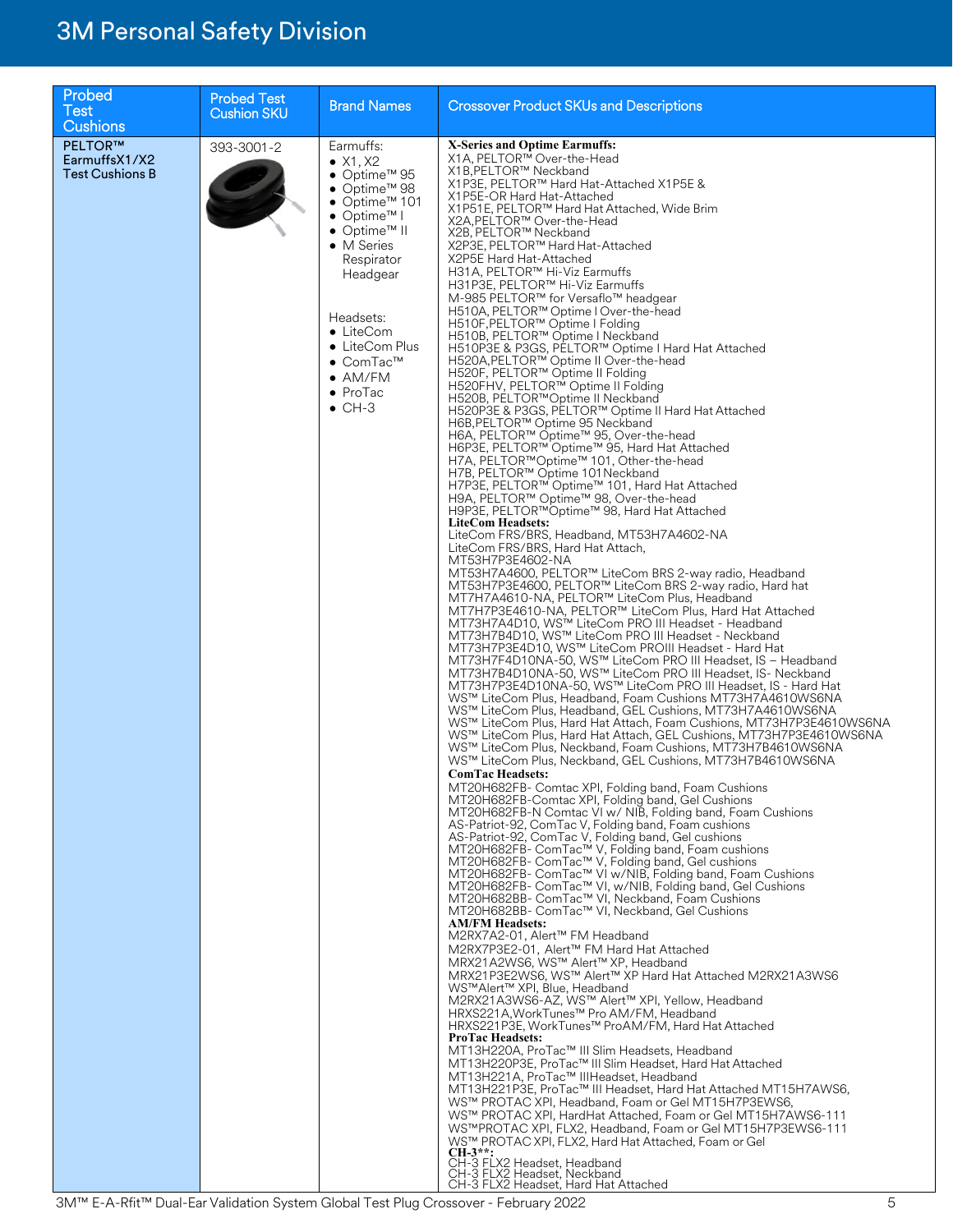| CH-3 FLX2 Headset with PTT, Headband<br>CH-3 FLX2 Headset with PTT, Neckband                                                                                    |
|-----------------------------------------------------------------------------------------------------------------------------------------------------------------|
| CH-3 FLX2 Headset with PTT, Hard Hat Attached<br>CH-3 FLX2 Listen Only, Headband<br>CH-3 FLX2 Listen Only, Neckband<br>CH-3 FLX2 Listen Only, Hard Hat Attached |

| Probed<br>Test<br><b>Cushions</b>                          | <b>Probed Test</b><br><b>Cushion SKU</b> | <b>Brand Names</b>                                     | <b>Crossover Product SKUs and Descriptions</b>                                                                                                                                                                                                                                                                                                                                                                                                        |
|------------------------------------------------------------|------------------------------------------|--------------------------------------------------------|-------------------------------------------------------------------------------------------------------------------------------------------------------------------------------------------------------------------------------------------------------------------------------------------------------------------------------------------------------------------------------------------------------------------------------------------------------|
| PELTOR <sup>™</sup> Earmuffs<br><b>X3Test Cushions C</b>   | 393-3003-2                               | Earmuffs:<br>$\bullet$ X3                              | X3A, PELTOR™ Over-the-Head<br>X3B, PELTOR™ Neckband <sup>1</sup><br>X3P3E, PELTOR™ Hard Hat-Attached<br>X3P5E Hard Hat-Attached                                                                                                                                                                                                                                                                                                                       |
| <b>PELTOR™ Earmuffs</b><br>X4/X5 Test<br><b>Cushions D</b> | 393-3005-2                               | Earmuffs:<br>• $X4, X5$<br>Headsets:<br>$\bullet$ CH-5 | X4A, PELTOR™ Over-the-Head<br>X4B, PELTOR™ Neckband <sup>1</sup><br>X4P3E, PELTOR™ Hard Hat-Attached<br>X4P5E & X4P5E-OR, Hard Hat-Attached<br>X4P51E, PELTOR™ Hard Hat Attached, Wide Brim<br>X5A, PELTOR™ Over-the-Head<br>X5B, PELTOR™ Neckband <sup>1</sup><br>X5P3E, PELTOR™ Hard Hat-Attached<br>X5P5E, Hard Hat-Attached<br>CH-5, PELTOR™ High Attenuation Headset, Over-The-Head<br>CH-5, PELTOR™ High Attenuation Headset, Hard Hat-Attached |